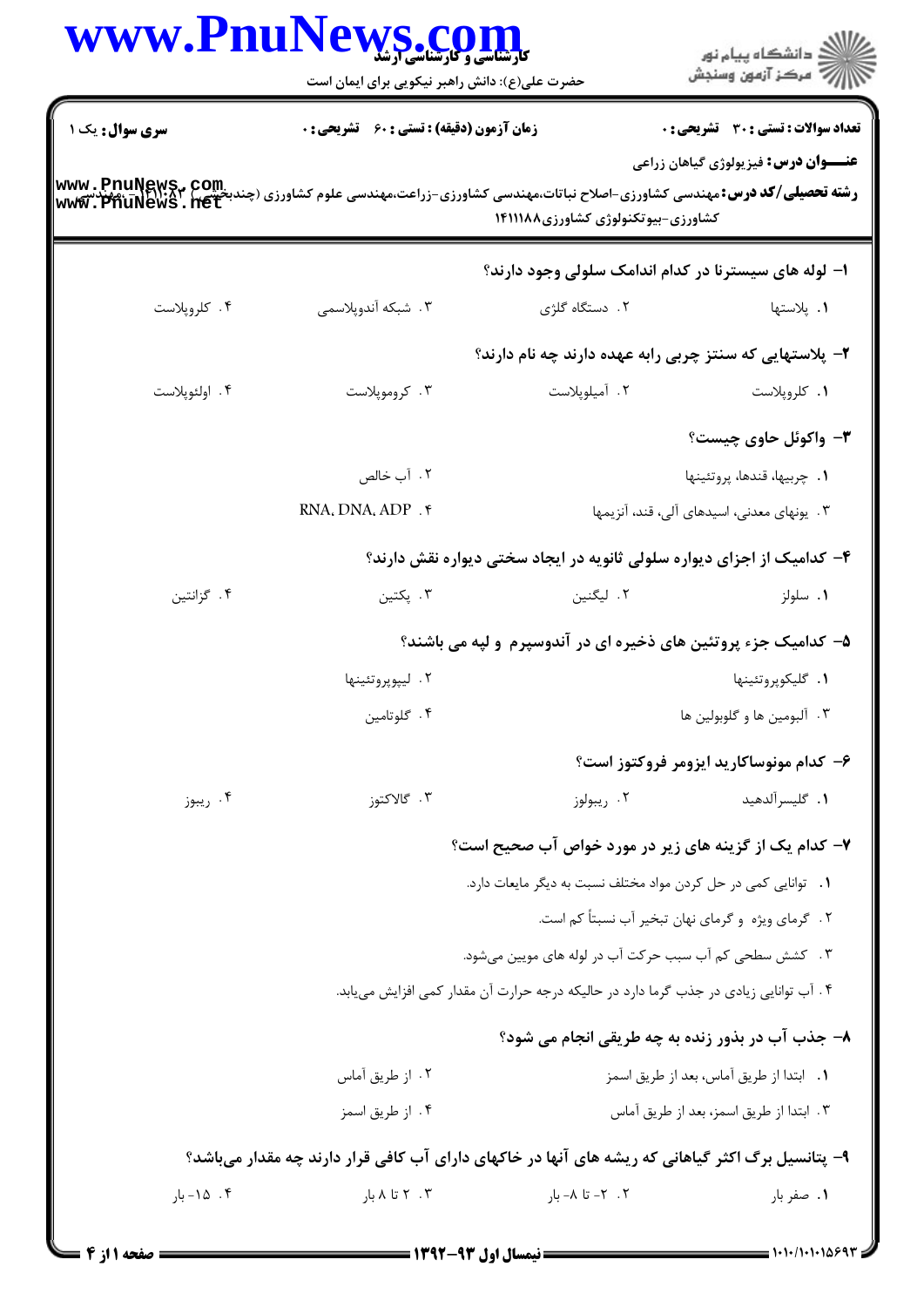| <b>WWW.Phur</b>                                                                                                                                 | <b>کارشناسی و کارشناسی آرشد</b><br>کارشناسی و کارشناسی آرشد<br>حضرت علی(ع): دانش راهبر نیکویی برای ایمان است |                                                                                 | ڪ دانشڪاه پيام نور<br><mark>ر</mark> √ مرڪز آزمون وسنڊش |
|-------------------------------------------------------------------------------------------------------------------------------------------------|--------------------------------------------------------------------------------------------------------------|---------------------------------------------------------------------------------|---------------------------------------------------------|
| <b>سری سوال : ۱ یک</b>                                                                                                                          | <b>زمان آزمون (دقیقه) : تستی : 60 ٪ تشریحی : 0</b>                                                           |                                                                                 | <b>تعداد سوالات : تستی : 30 ٪ تشریحی : 0</b>            |
| <b>رشته تحصیلی/کد درس: مهندسی کشاورزی-اصلاح نباتات،مهندسی کشاورزی-زراعت،مهندسی علوم کشاورزی (چندبخشی) www . PnuNewS<br/>www . PhuNews . net</b> |                                                                                                              | کشاورزی-بیوتکنولوژی کشاورزی۱۴۱۱۱۸۸                                              | <b>عنــــوان درس:</b> فیزیولوژی گیاهان زراعی            |
|                                                                                                                                                 | <b>۱۰</b> - عدد ثابتی که درجه سهولت حرکت ماده S از طریق یک محیط خاص را اندازهگیری میکند چه نام دارد؟         |                                                                                 |                                                         |
| ۰۴ اختلاف فشار                                                                                                                                  | ۰۳ ویسکوزیته                                                                                                 | ۰۲ سرعت انتقال                                                                  | ٠١ ضريب انتشار                                          |
|                                                                                                                                                 | 11- در کدامیک از فرایندهای انتقال، حرکت مولکولها در اثر وجود اختلاف فشار ایجاد می شود؟                       |                                                                                 |                                                         |
|                                                                                                                                                 | ۰۲ جریان توده ای و اسمز                                                                                      |                                                                                 | ۰۱ انتشار و اسمز                                        |
|                                                                                                                                                 | ۰۴ انتشار و جریان توده ای                                                                                    |                                                                                 | ۰۳ انتقال فعال و جريان توده اي                          |
|                                                                                                                                                 | ۱۲- متغیری که برای محاسبه کاهش پتانسیل آب در اثر تماس آن با سطح فاز جامد بهکار میرود کدام است؟               |                                                                                 |                                                         |
| ۰۴ پتانسیل فشاری                                                                                                                                | ۰۳ پتانسیل ماتریک                                                                                            | ۰۲ پتانسیل ثقلی                                                                 | ٠١. پتانسيل اسمزى                                       |
|                                                                                                                                                 |                                                                                                              | ۱۳- شکل اصلی ماده فتوسنتزی قابل انتقال در گیاه کدام است؟                        |                                                         |
| ۰۴ مالتوز                                                                                                                                       | ۰۳ فرکتوز                                                                                                    | ۲. ساکارز                                                                       | ۰۱ گلوکز                                                |
|                                                                                                                                                 |                                                                                                              | ۱۴– توانایی مخزن در جذب مواد فتوسنتزی را چه می نامند؟                           |                                                         |
| ۰۴ بارگیری مخزن                                                                                                                                 | ۰۳ اندازه مخزن                                                                                               | ۰۲ قدرت مخزن                                                                    | ٠١. فعاليت مخزن                                         |
|                                                                                                                                                 | ۱۵– انتقال مجدد عناصر معدنی از برگهای در حال پیرشدن به برگهای جوانتر به چه طریقی صورت میگیرد؟                |                                                                                 |                                                         |
|                                                                                                                                                 | ۰۲ از طریق آوندهای چوبی                                                                                      |                                                                                 | ٠١. از طريق أوند هاى أبكشى                              |
|                                                                                                                                                 | ۰۴ از مسیر آپوپلاست                                                                                          |                                                                                 | ۰۳ از مسیر سیم پلاست                                    |
|                                                                                                                                                 |                                                                                                              |                                                                                 | ۱۶- واکنش نوری فتوسنتز در چه مکانی انجام می شود؟        |
| ۰۴ پراکسی زوم                                                                                                                                   | ۰۳ غشاء تيلاكوئيد                                                                                            | ۰۲ سیتوزول                                                                      | ۰۱ میتوکندری                                            |
|                                                                                                                                                 |                                                                                                              |                                                                                 | <b>۱۷- فتوسیستمII حاوی چه رنگیزه هایی می باشد؟</b>      |
|                                                                                                                                                 | ۰۲ کلروفیل a1، کلروفیل b و لیکوپن                                                                            |                                                                                 | د. كلروفيل a1،كلروفيل $b$ و كاروتن ها $\,$              |
|                                                                                                                                                 | ۰۴ کلروفیل a11، کلروفیل b و کاروتن                                                                           |                                                                                 | ۰۳ کلروفیل a11،کلروفیل b و گزانتوفیل                    |
|                                                                                                                                                 |                                                                                                              | ۱۸− برای احیای یک مولکول CO2 و تبدیل آن به هیدرات کربن چند فوتون مورد نیاز است؟ |                                                         |
| 1.7                                                                                                                                             | $Y \cdot \cdot \cdot Y$                                                                                      | $\lambda$ . $\zeta$                                                             | F.1                                                     |
|                                                                                                                                                 |                                                                                                              | ۱۹– اولین ماده حد واسط در چرخه کلوین در گیاهان سه کربنه کدام است؟               |                                                         |
|                                                                                                                                                 | ۰۲ فسفو اينول پيروات                                                                                         |                                                                                 | ۰۱ قسفوگليسرات                                          |
|                                                                                                                                                 | ۰۴ دی هیدروکسی استون فسفات                                                                                   |                                                                                 | ۰۳ ریبولوز ۱-۵ بی فسفات                                 |
|                                                                                                                                                 |                                                                                                              |                                                                                 | = 1010/10101693                                         |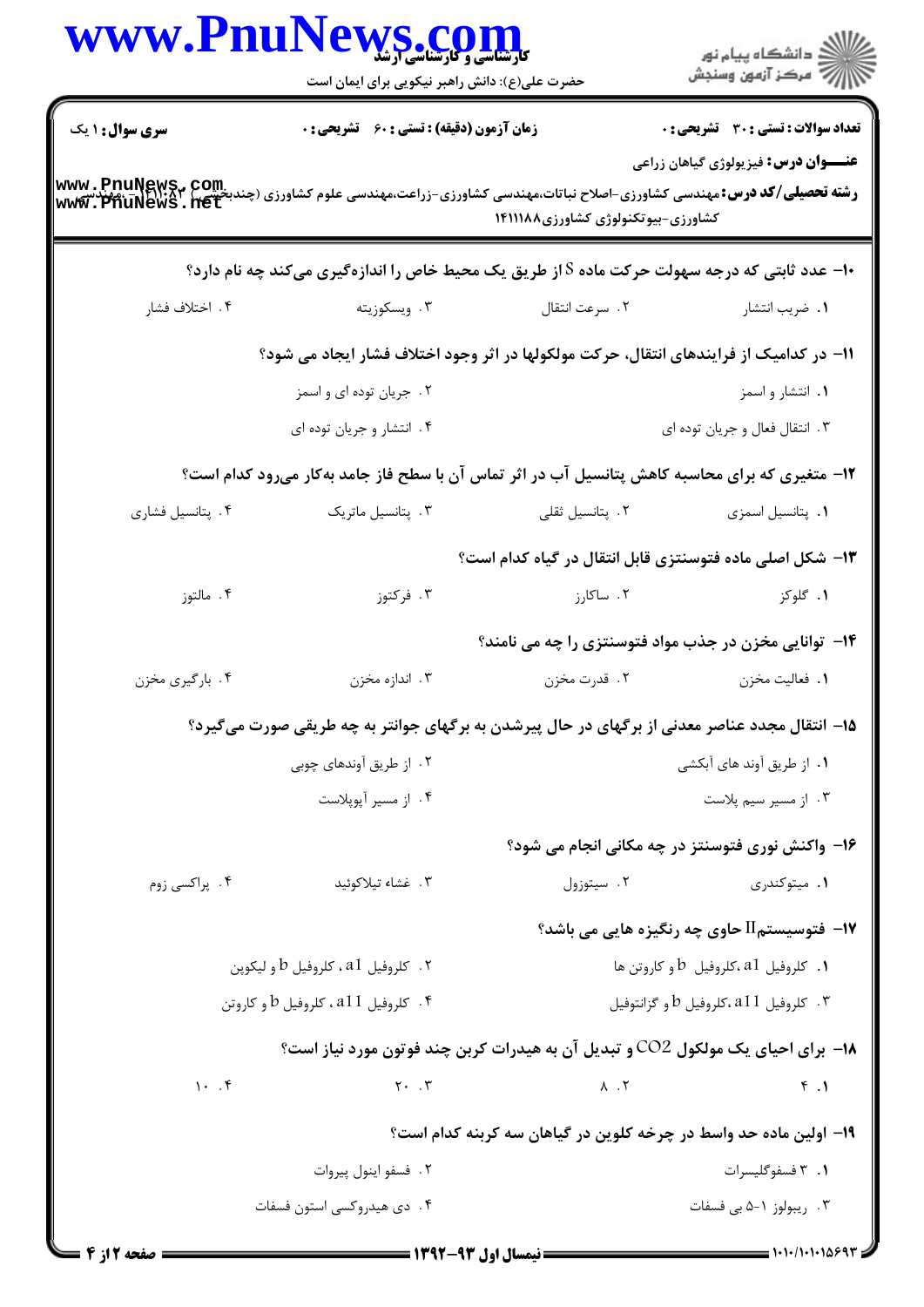| <b>WWW.Phu</b> r                                                                                                                                                                                                                             | کارشناسی و کارسناسی ارشد<br>حضرت علی(ع): دانش راهبر نیکویی برای ایمان است                                   |                                                                           | ڪ دانشڪاه پيام نور<br>7- مرڪز آزمون وسنڊش                         |
|----------------------------------------------------------------------------------------------------------------------------------------------------------------------------------------------------------------------------------------------|-------------------------------------------------------------------------------------------------------------|---------------------------------------------------------------------------|-------------------------------------------------------------------|
| <b>سری سوال : ۱ یک</b>                                                                                                                                                                                                                       | <b>زمان آزمون (دقیقه) : تستی : 60 ٪ تشریحی : 0</b>                                                          |                                                                           | تعداد سوالات : تستى : 30 - تشريحي : 0                             |
| <b>رشته تحصیلی/کد درس: مهندسی کشاورزی-اصلاح نباتات،مهندسی کشاورزی-زراعت،مهندسی علوم کشاورزی (چندبخشی) www . PnuNewS<br/>و<b>شته تحصیلی/کد درس: م</b>هندسی کشاورزی-اصلاح نباتات،مهندسی کشاورزی-زراعت،مهندسی علوم کشاورزی (چندبخشی) www . </b> |                                                                                                             | کشاورزی-بیوتکنولوژی کشاورزی۱۴۱۱۱۸۸                                        | <b>عنـــوان درس:</b> فیزیولوژی گیاهان زراعی                       |
|                                                                                                                                                                                                                                              | +۲- عمل کربوکسیلاسیون و دکربوکسیلاسیون در چرخه آسیمیلاسیون کربن در گیاهان چهارکربنه به ترتیب در کدام سلولها |                                                                           | انجام میشود؟                                                      |
|                                                                                                                                                                                                                                              | ۰۲ مزوفیل، مزوفیل                                                                                           |                                                                           | ١. سلولهاى مزوفيل، غلاف آوندى                                     |
|                                                                                                                                                                                                                                              | ۴. غلاف آوندي، غلاف آوندي                                                                                   |                                                                           | ۰۳ غلاف أوندي، مزوفيل                                             |
|                                                                                                                                                                                                                                              |                                                                                                             |                                                                           | 21- سنتز قند و نشاسته به ترتیب در کدام اندامک سلولی انجام می شود؟ |
|                                                                                                                                                                                                                                              | ۰۲ سیتوزول،کلروپلاست                                                                                        |                                                                           | ٠١ كلروپلاست، سيتوزول                                             |
|                                                                                                                                                                                                                                              | ۰۴ میتوکندری، کلروپلاست                                                                                     |                                                                           | ۰۳ واکوئل، میتوکندری                                              |
|                                                                                                                                                                                                                                              |                                                                                                             |                                                                           | <b>۲۲- ظهور برگ در گیاه جزء کدام پدیده است</b> ؟                  |
| ۰۴ تمایز بین سلولی                                                                                                                                                                                                                           | ۰۳ تمایز درون سلولی                                                                                         | ۰۲ نمو                                                                    | ۰۱ رشد                                                            |
|                                                                                                                                                                                                                                              |                                                                                                             |                                                                           | <b>۲۳</b> – کدامیک، از خصوصیات مریستم ثانویه (پسین) می باشد؟      |
|                                                                                                                                                                                                                                              |                                                                                                             |                                                                           | ۰۱ در بخش انتهایی ساقه و ریشه وجود دارند.                         |
|                                                                                                                                                                                                                                              |                                                                                                             |                                                                           | ۲. مسئول رشد طولی ساقه و ریشه می باشند.                           |
|                                                                                                                                                                                                                                              |                                                                                                             | ۰۳ باعث رشد قطری گیاه شده و بر اثر تقسیم آن، بافتهای مختلف متمایز میشوند. |                                                                   |
|                                                                                                                                                                                                                                              |                                                                                                             |                                                                           | ۴. این مریستمها اندام زا بوده و ویژه گیاهان چوبی هستند.           |
|                                                                                                                                                                                                                                              | <b>۲۴</b> - نسبت سطح برگ گیاهان به سطح زمینی که توسط آن اشغال شده است را چه میiامند؟                        |                                                                           |                                                                   |
| ۰۴ سرعت رشد نسبی                                                                                                                                                                                                                             | ۰۳ سطح ویژه برگ                                                                                             | ٢. شاخص سطح برگ                                                           | ٠١. نسبت سطح برگ                                                  |
|                                                                                                                                                                                                                                              |                                                                                                             |                                                                           | ۲۵- کدام نور باعث عدم جوانه زنی بذر کاهو می گردد؟                 |
| ۰۴ نور آبی                                                                                                                                                                                                                                   | ۰۳ نور مرئی                                                                                                 | ۰۲ نور قرمز روشن                                                          | ۰۱ نور قرمز دور                                                   |
|                                                                                                                                                                                                                                              | ۲۶- جنبش هایی که در موجودات تک سلولی و اندامکهای سلول مشاهده میشود چه نام دارد؟                             |                                                                           |                                                                   |
| ۰۴ تاكتيسم                                                                                                                                                                                                                                   | ۰۳ تیگموناستی                                                                                               | ۰۲ ناستی ها                                                               | ۰۱ تروپیسم                                                        |
|                                                                                                                                                                                                                                              |                                                                                                             |                                                                           | <b>37- عامل محرک در حرکات سیسموناستی کدام است؟</b>                |
| ۰۴ آب                                                                                                                                                                                                                                        | ۰۳ آسیب مکانیک <sub>ی</sub>                                                                                 | ۰۲ نور                                                                    | ٠١. دما                                                           |
|                                                                                                                                                                                                                                              |                                                                                                             |                                                                           |                                                                   |
|                                                                                                                                                                                                                                              |                                                                                                             |                                                                           |                                                                   |
|                                                                                                                                                                                                                                              |                                                                                                             |                                                                           |                                                                   |

 $\blacksquare$